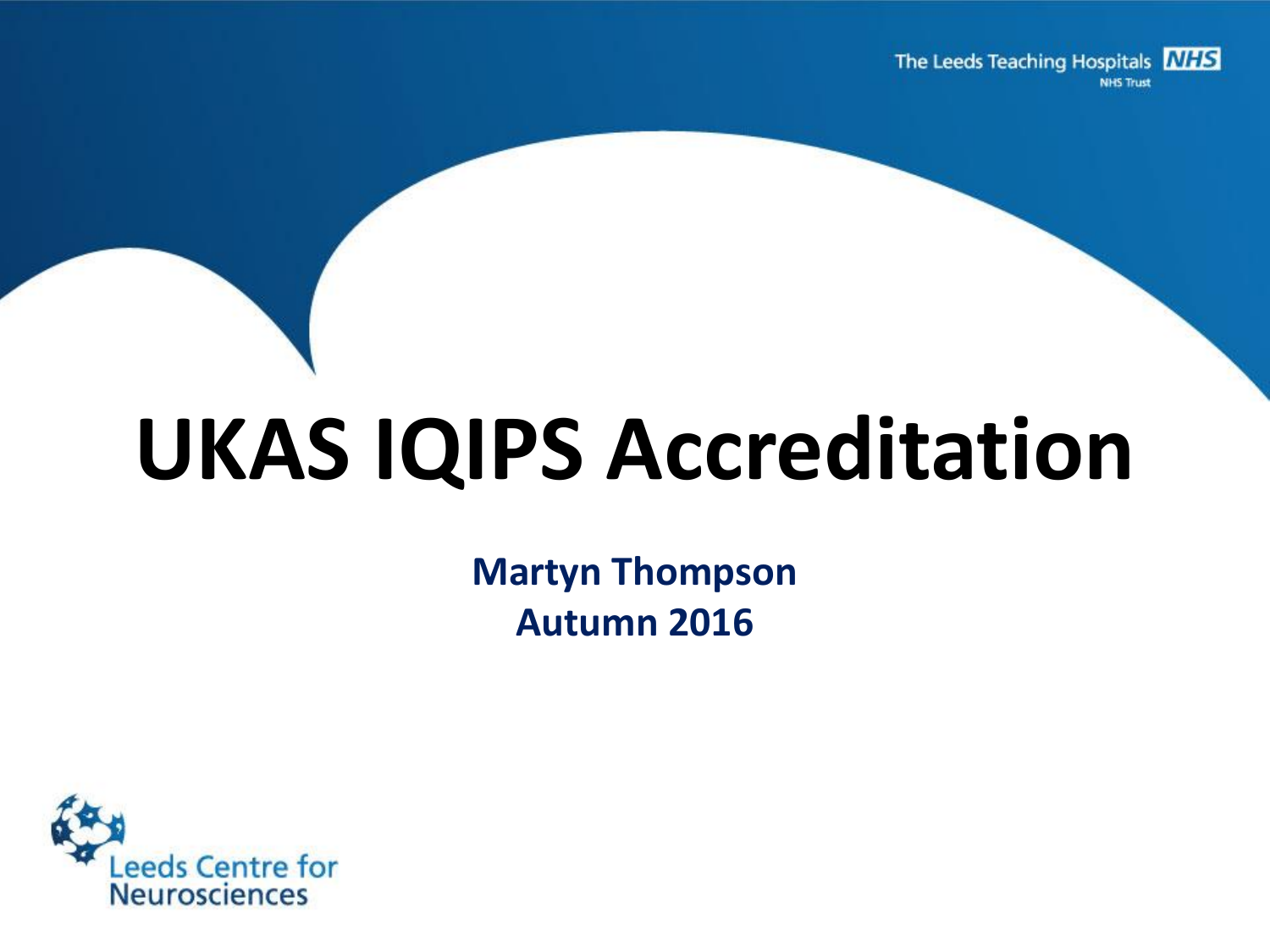## **Quality**

# Quality is elet anyworket right thing *when no one is looking. - Henry responsibility. - W. Edwards habit. – Aristotle Ford Deming*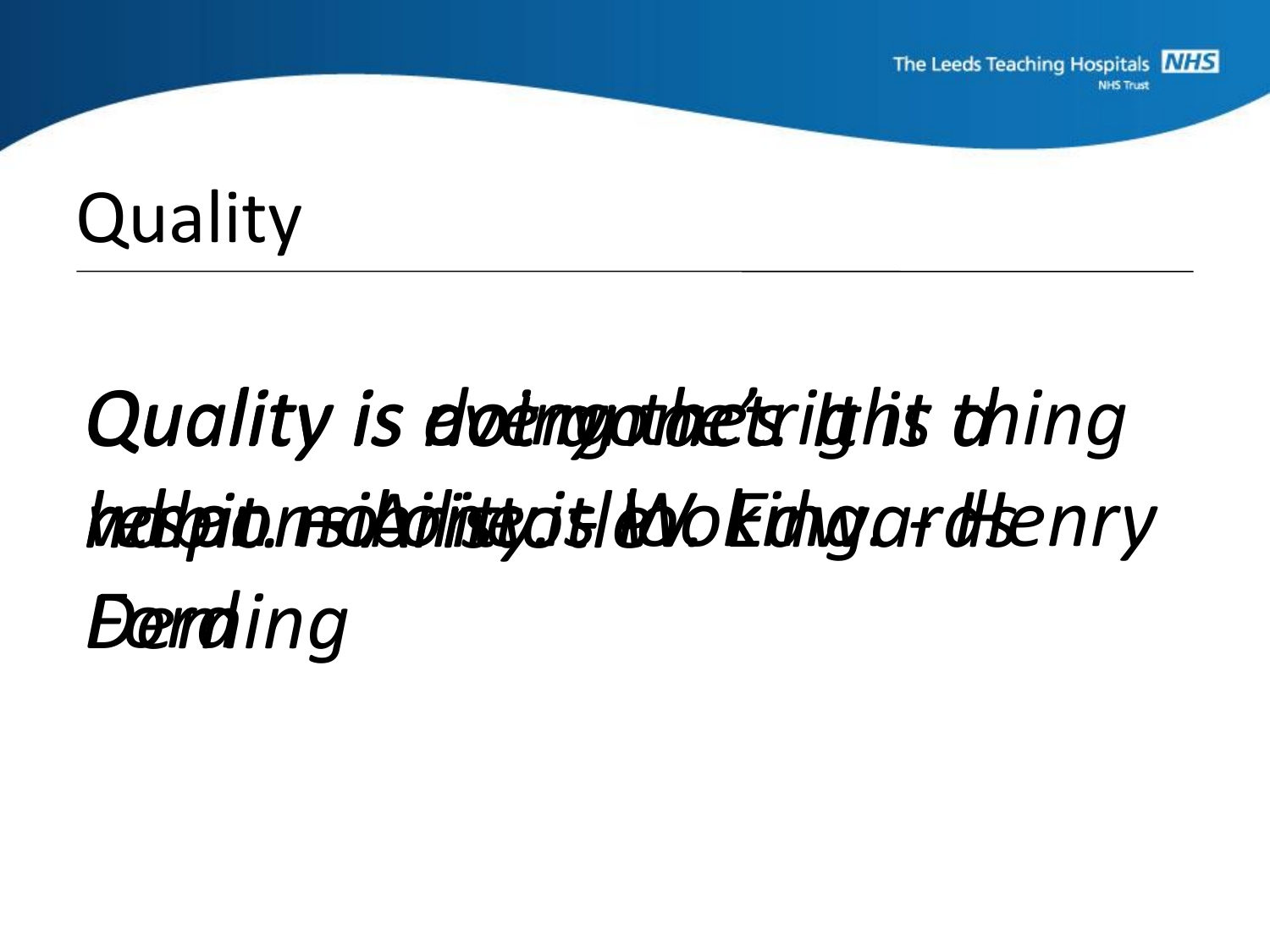## Introduction

- There are over 100 Neurophysiology departments in the UK and very many more diagnostic speciality departments if we include audiology, cardiology and GI medicine.
- Historically department development has been ad-hoc and managed either by word of mouth (networking) or governed by local Trust policies and requirements.
- In the last few years there have been several attempts to measure quality of service which have evolved to become the RCP IQIPS scheme.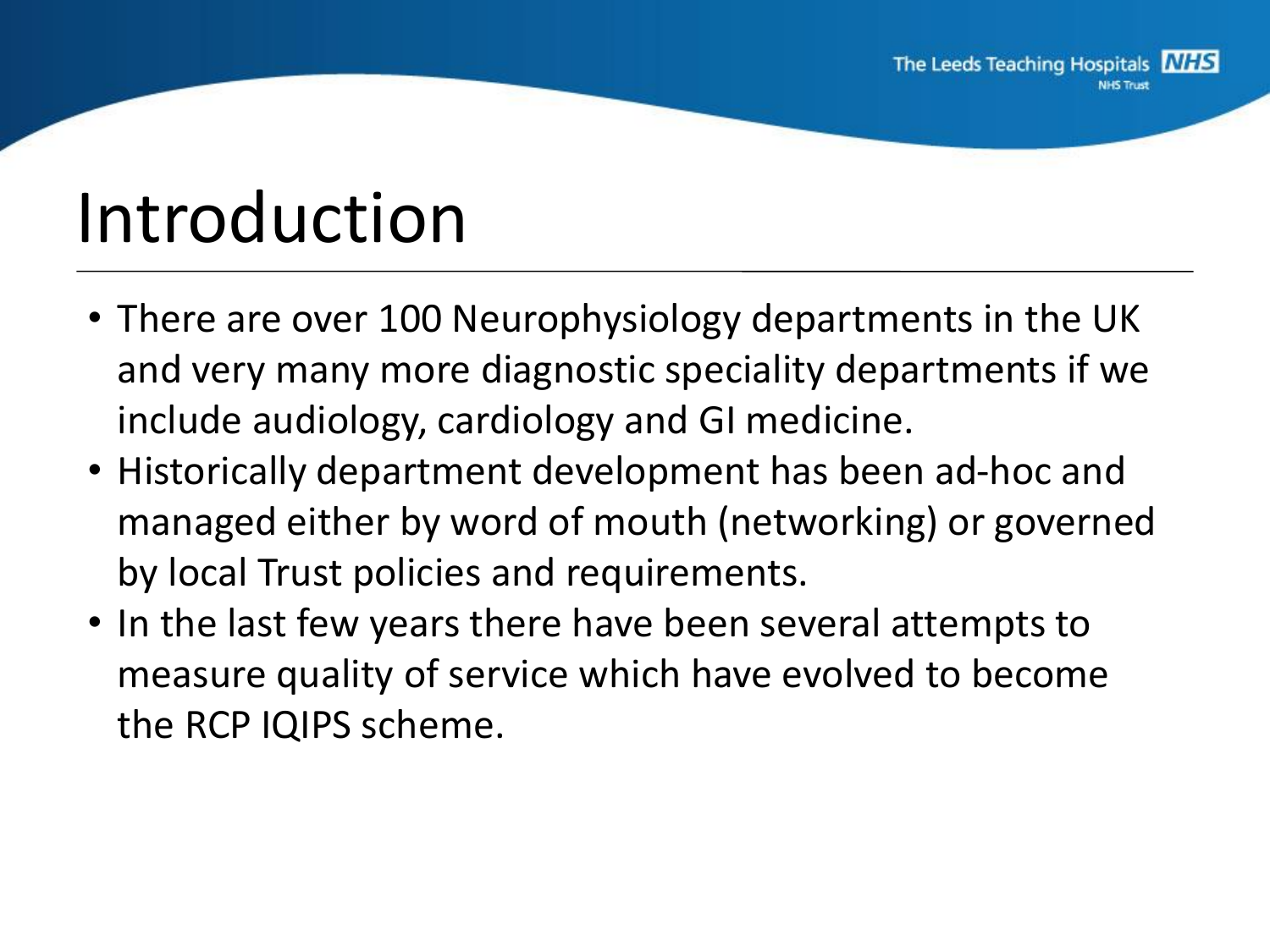# Is it credible?

- It is backed and supported by the Royal College of Physicians.
- It has been developed by Consultants and Physiologists (BSCN and ANS) over a number of years (and other specialists in their respective fields).
- The measures of achievement are made by UKAS (United Kingdom Accreditation Service) who are independent.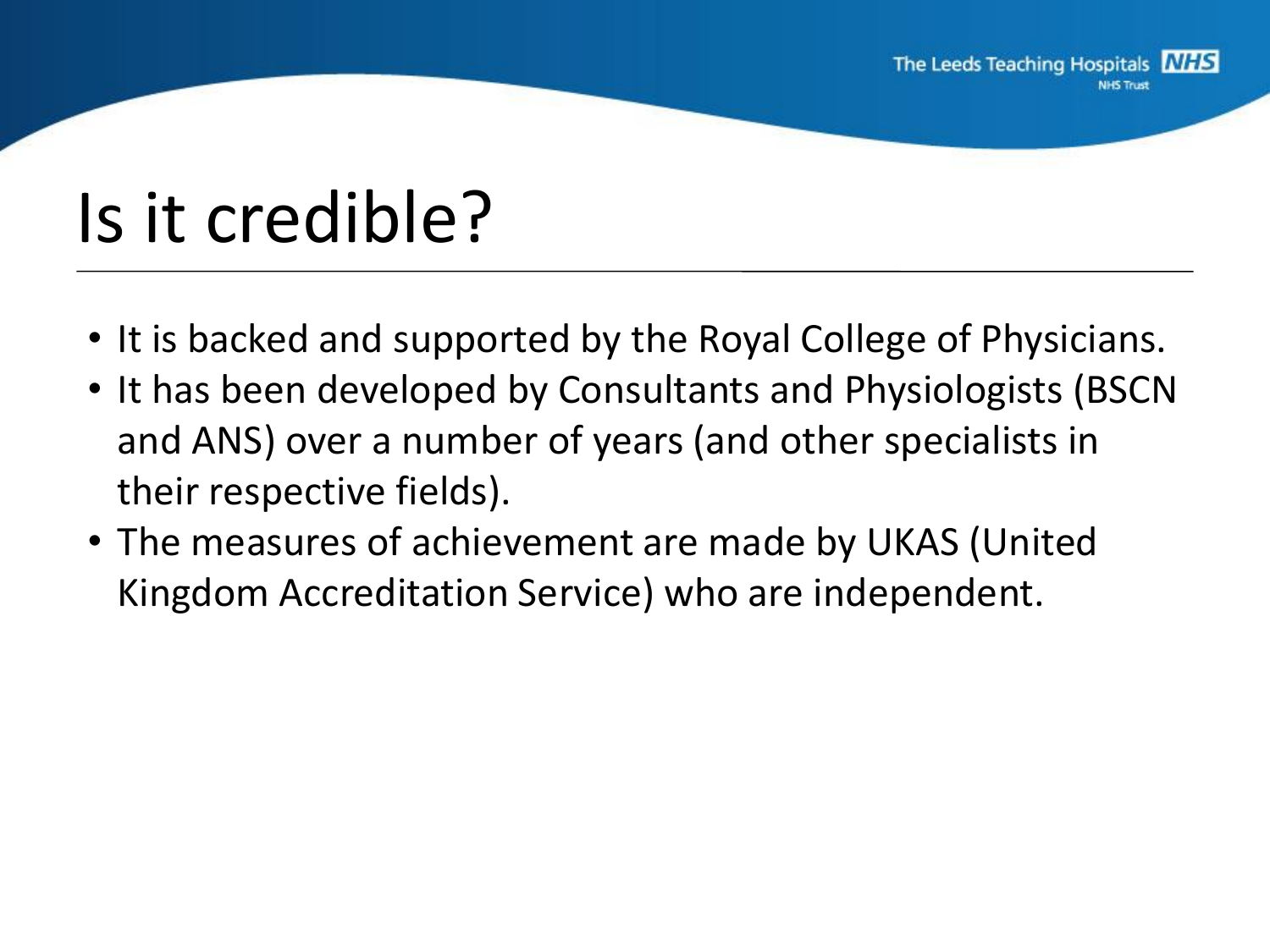# Why bother?

- Commissioners (CCGs) are being encouraged to look preferentially on IQIPS accredited departments where feasible.
- It gives your own department credibility amongst your peers.
- The scheme is recognised by the Care Quality Commission so achieving this should mean you avoid their visits(!).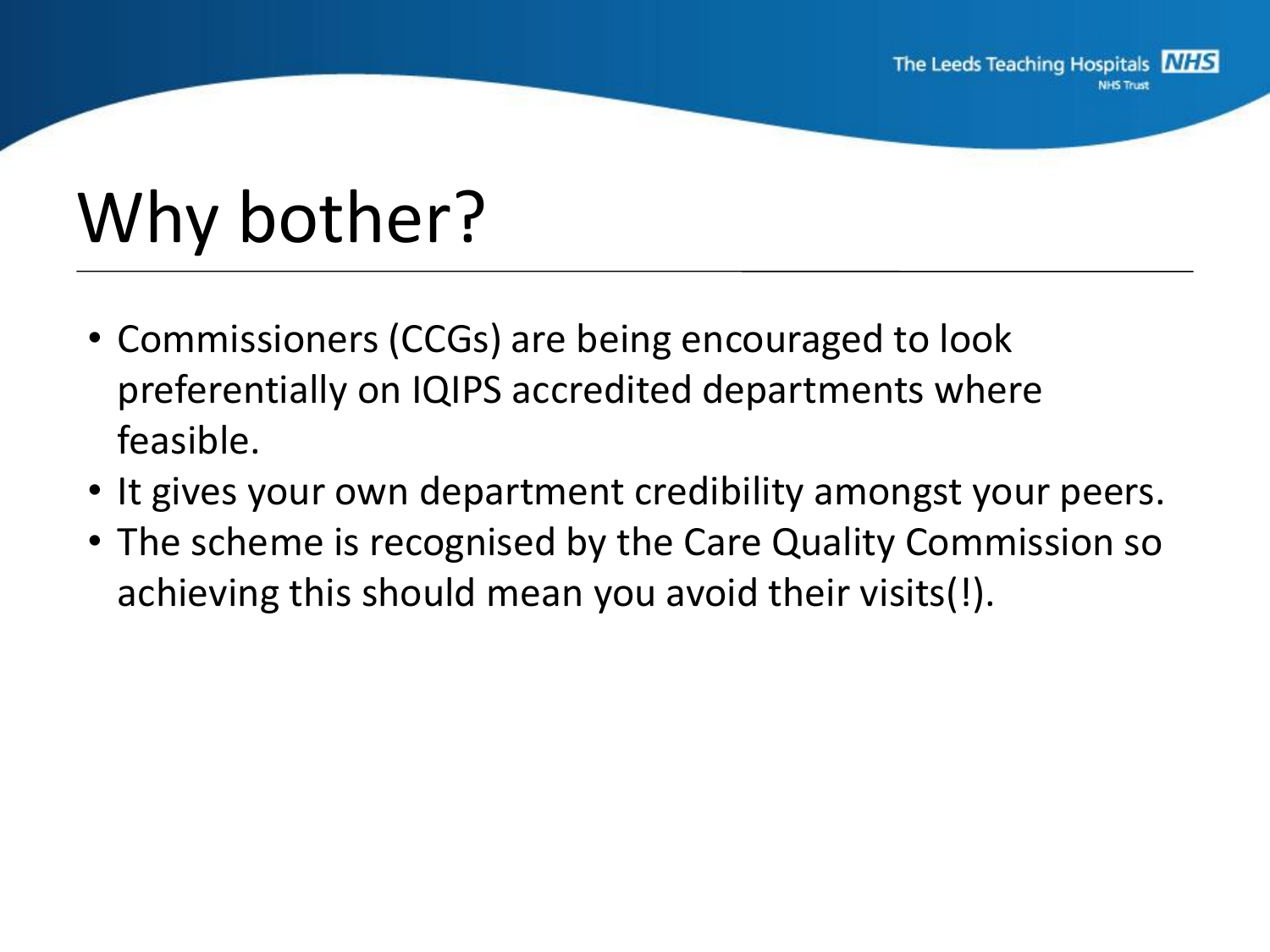#### Requirements 1

- It is essential every member of your team is aware the process is taking place *and is on board (suggest a short presentation).*
- The management team have to be aware of the cost and time requirements (will vary by department complexity).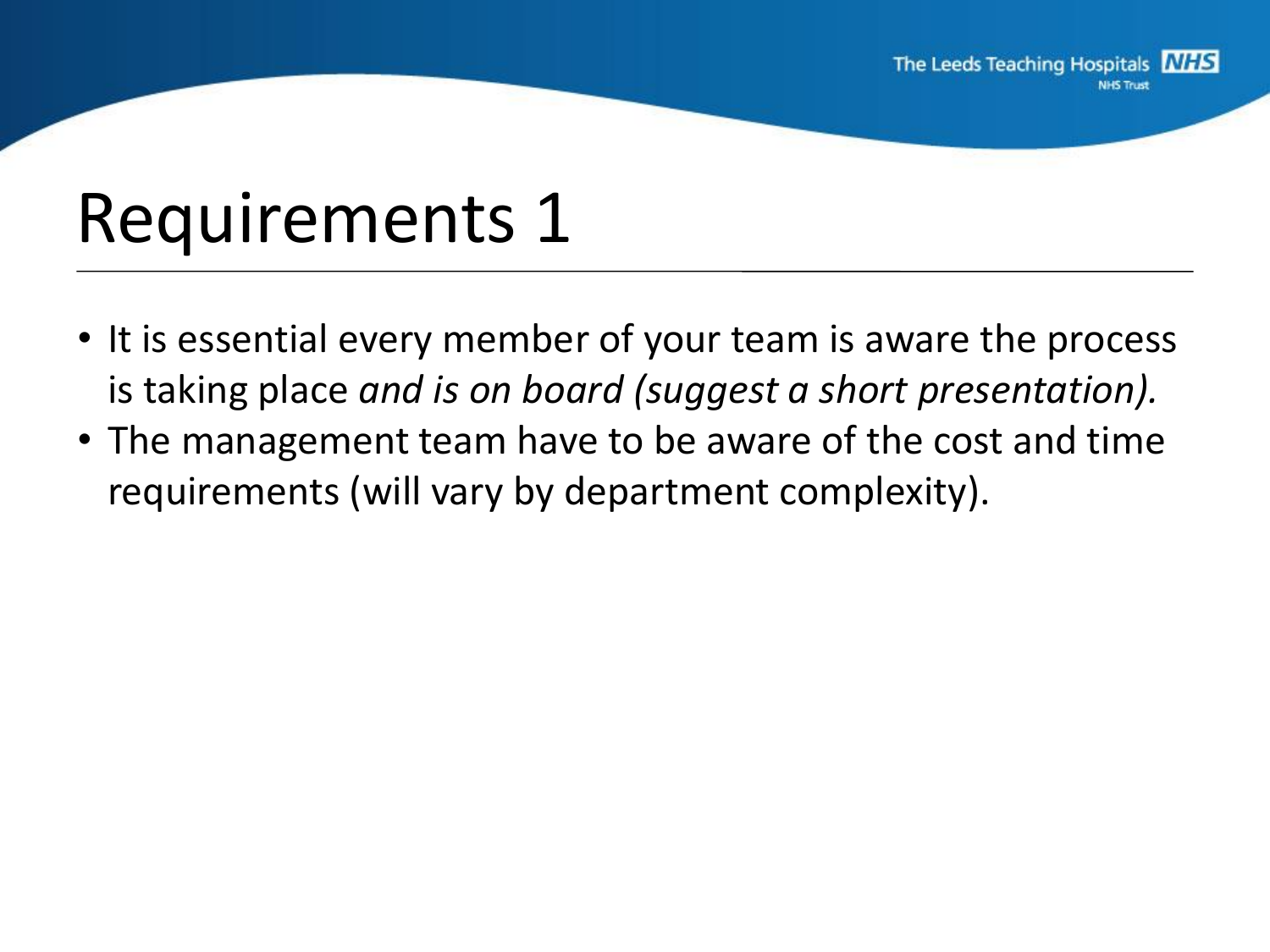#### Requirements 2

- You must have someone within your department who can coordinate all your own documentation (generic Trust policies are not sufficient).
- The criteria for measurement are divided into four *domains* which are explained next.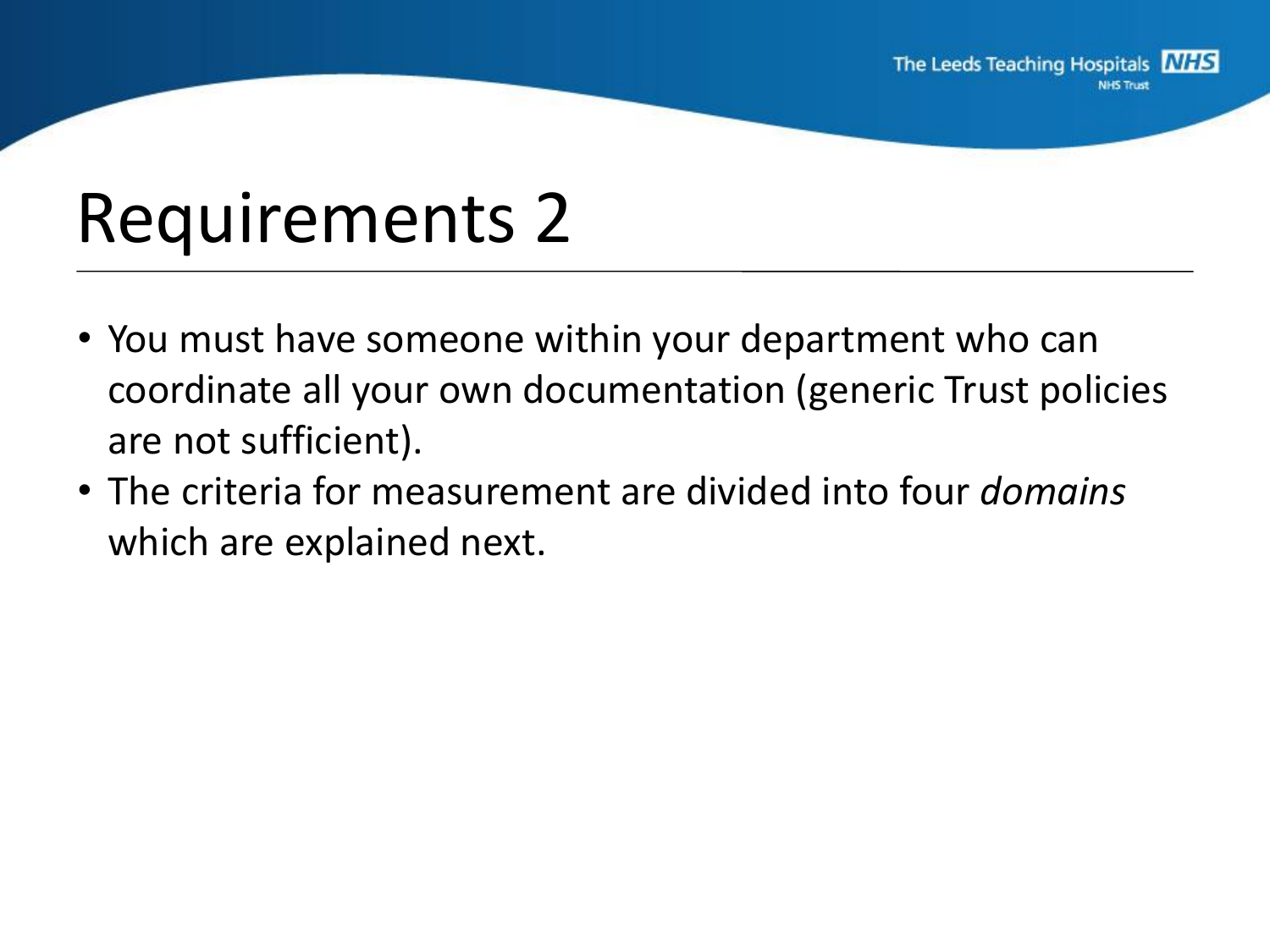## The Four Domains

- Patient Experience.
- Facilities, Resources and workforce.
- Safety.
- Clinical.
- Each domain has increasingly 'difficult' to achieve criteria. 'Easy' criteria are level 'D' up to level 'B'. Level 'A' are developmental and aspirational criteria.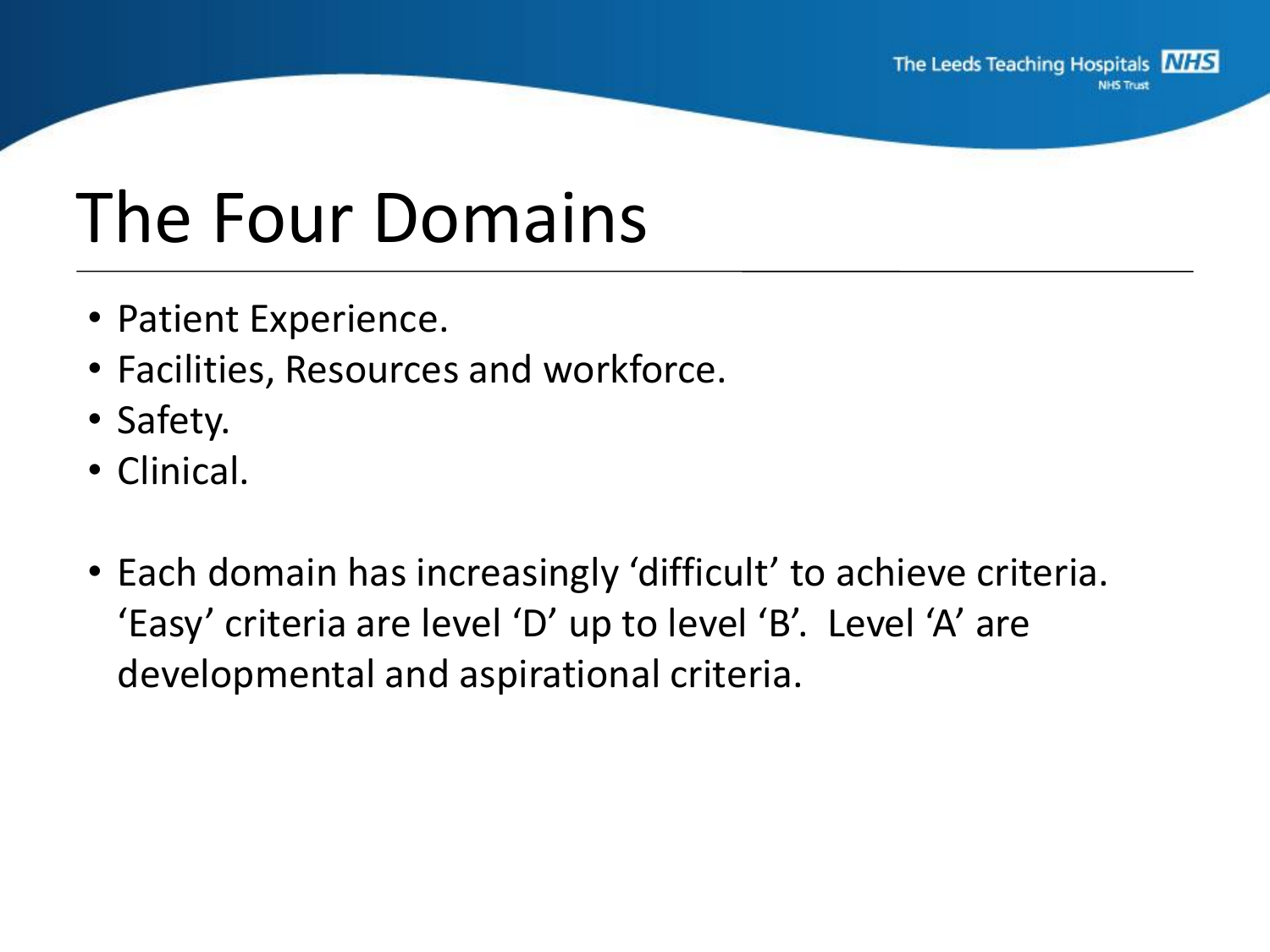#### What to Expect 1

- After registering you will complete a scoping document.
	- This is a simple e-document asking for factual data about your own department.
- You will then have access to the online Self Assessment and Improvement Tool (SAIT), developed by RCP.
- Every six months (April and October) you will be required to complete a census.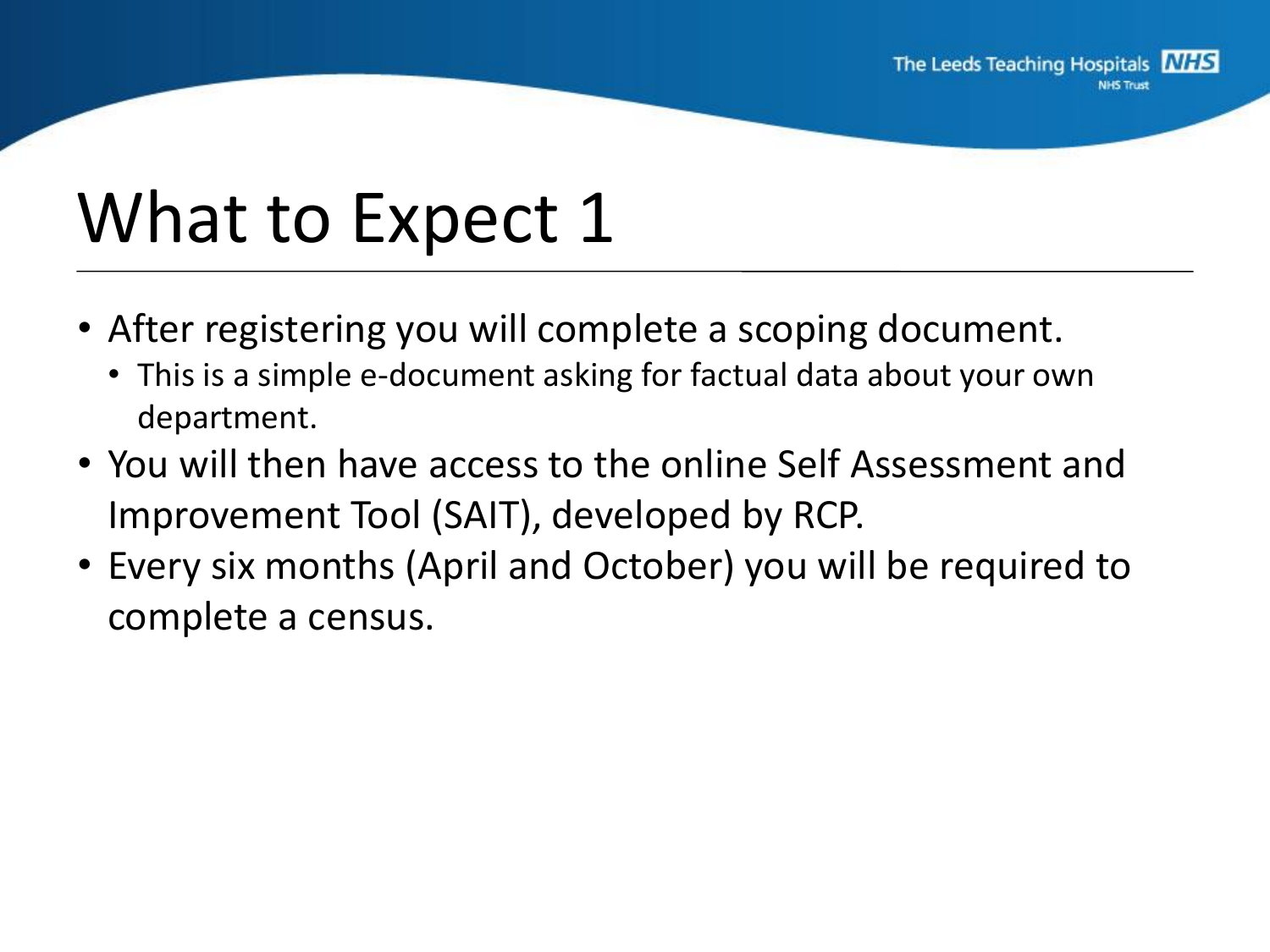#### What to Expect 2

- Once the SAIT is indicating you are at 95% 'B' you can start the application process to become accredited.
- Contact UKAS and you will be given a named "Accreditation Manager" who will liaise with you and assist throughout the process – make friends with them!
- You will be given access to a Web-based Tool which allows you to provide the evidence that you have met the criteria.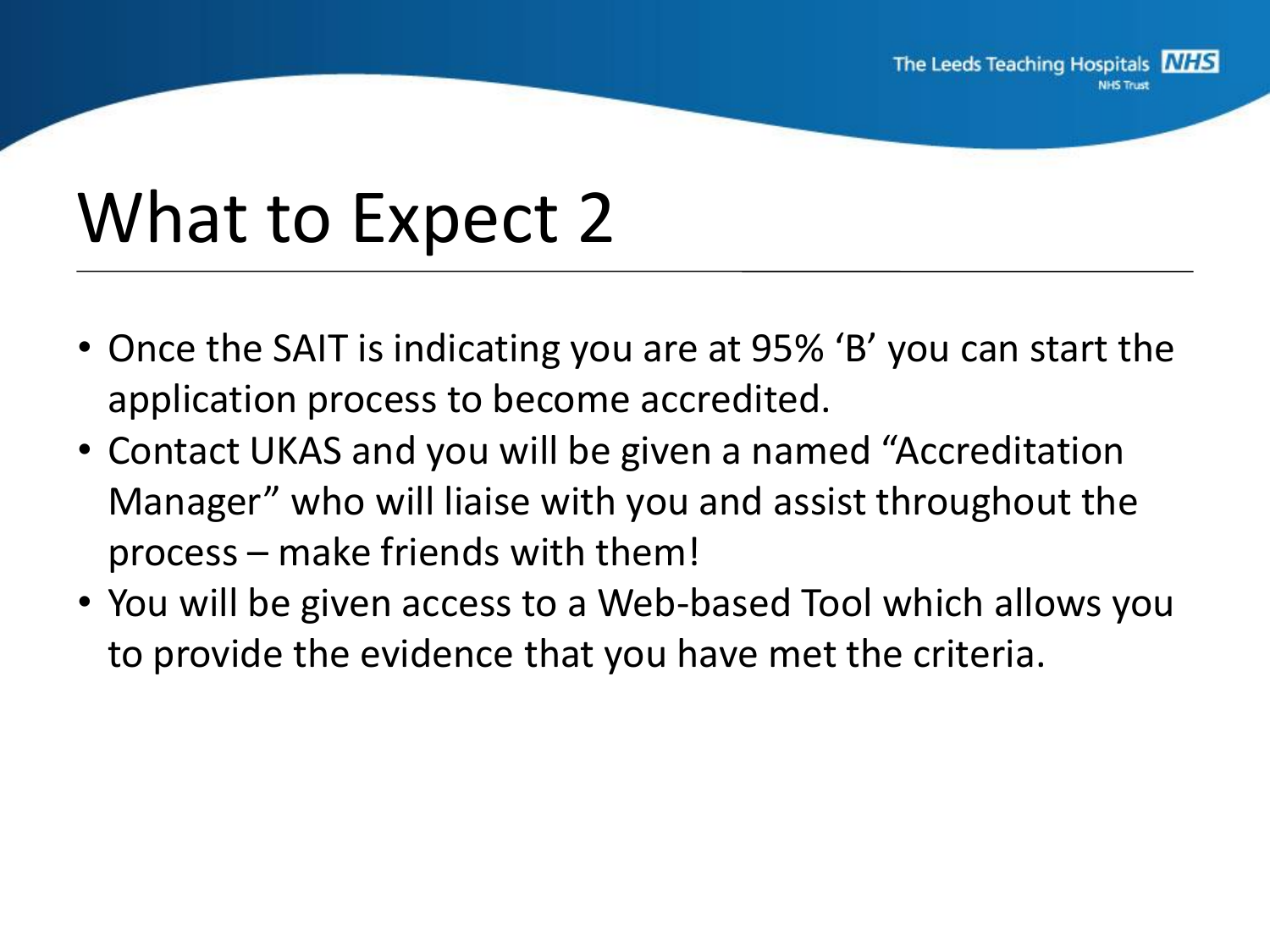#### What to Expect 3

- This is an arduous/demanding/laborious process and you need to identify someone who is able to commit their time to this, and has a clear understanding of the scheme itself.
- They should also have some authority to act (or else they will be at your office door every 5 minutes).
- I would suggest a senior Physiologist (Band 7/6).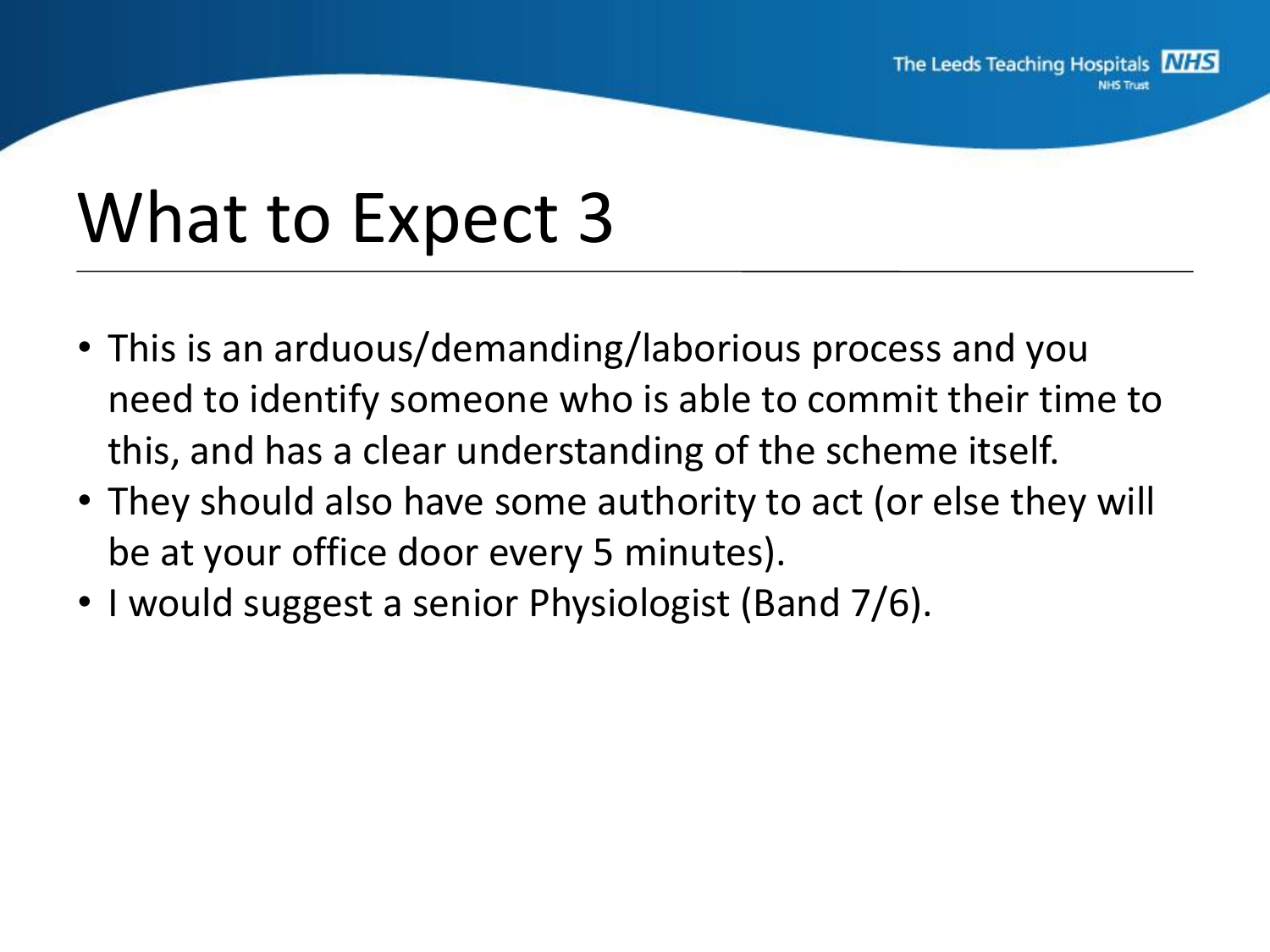#### The Web-based Tool

- An online portal where you can add text to explain your evidence and upload supporting documentation.
- It had a couple of usability issues which have been reported back (might have improved now).
- Your Accreditation Manager will negotiate a date when you need to have the evidence ready for.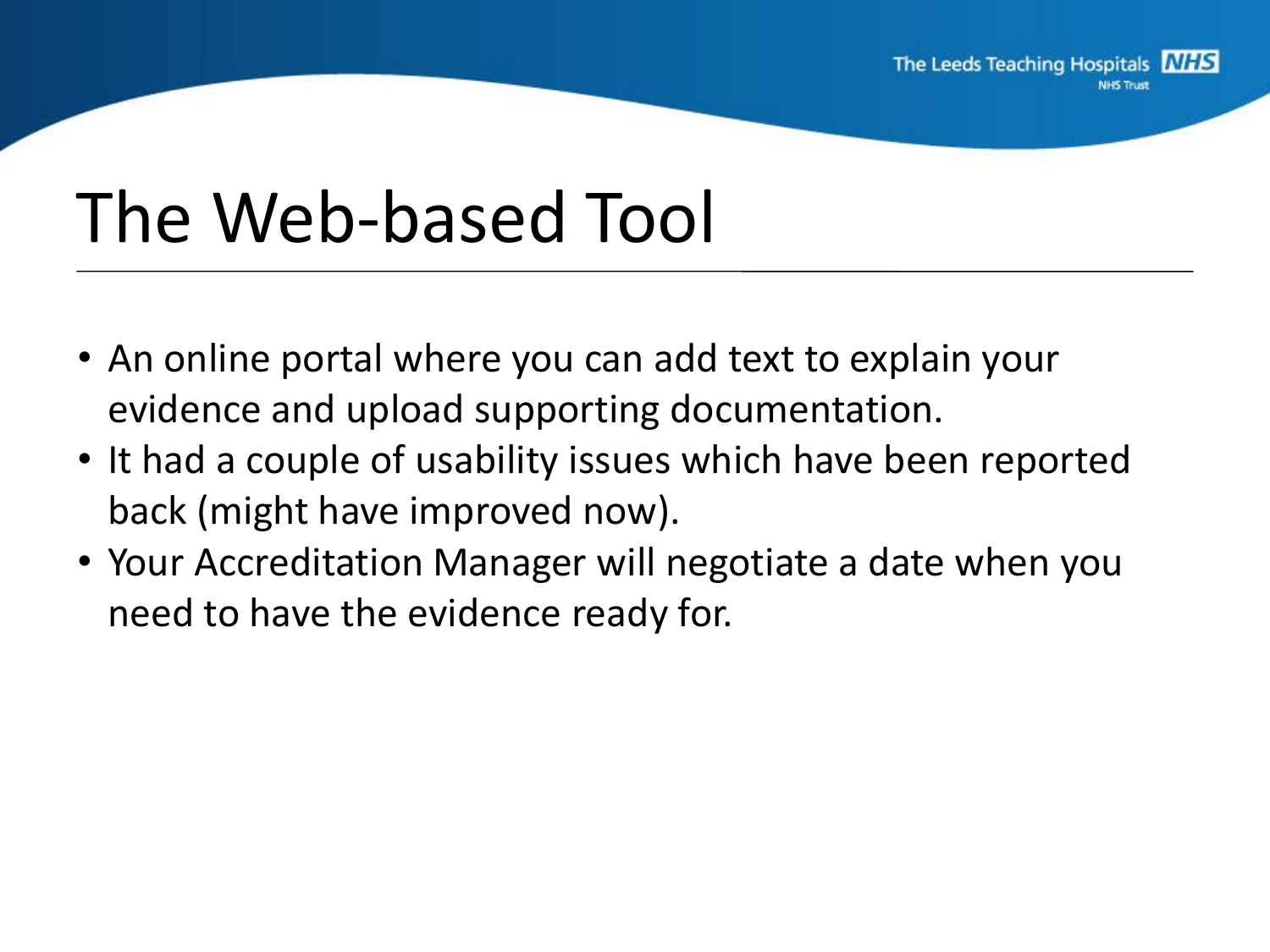## The Evidence

- It should be specific to your department (note on generic info – use fire plan as an example).
- Where possible add corporate info (headers/footers?).
- When relevant add ownership and review date.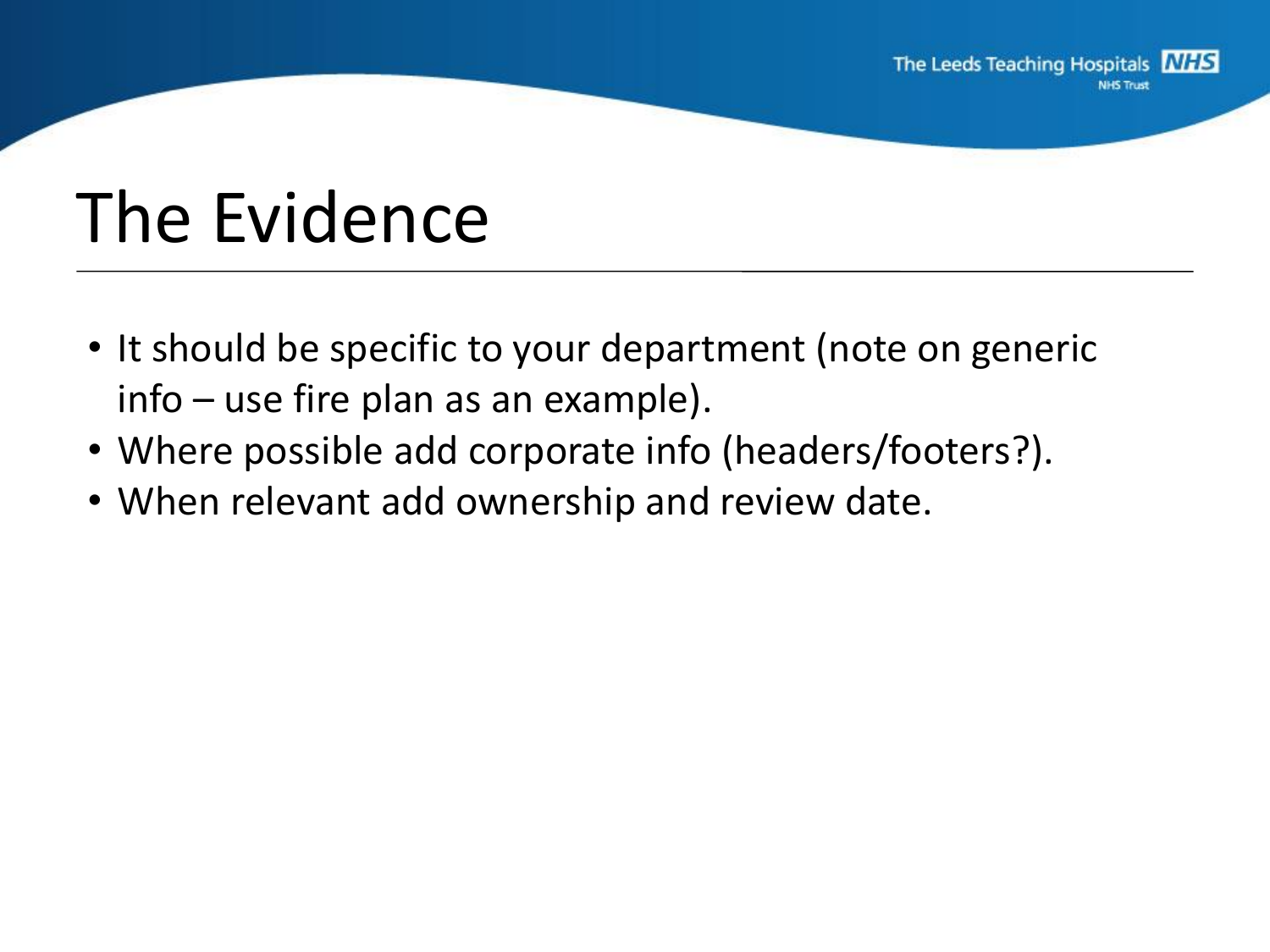## Submission of evidence

- Once you have created and added all your digital evidence it should be submitted to UKAS.
- This should be by the agreed date (potential for cost penalties for slippage).
- Your digital evidence will be scrutinised by UKAS employees.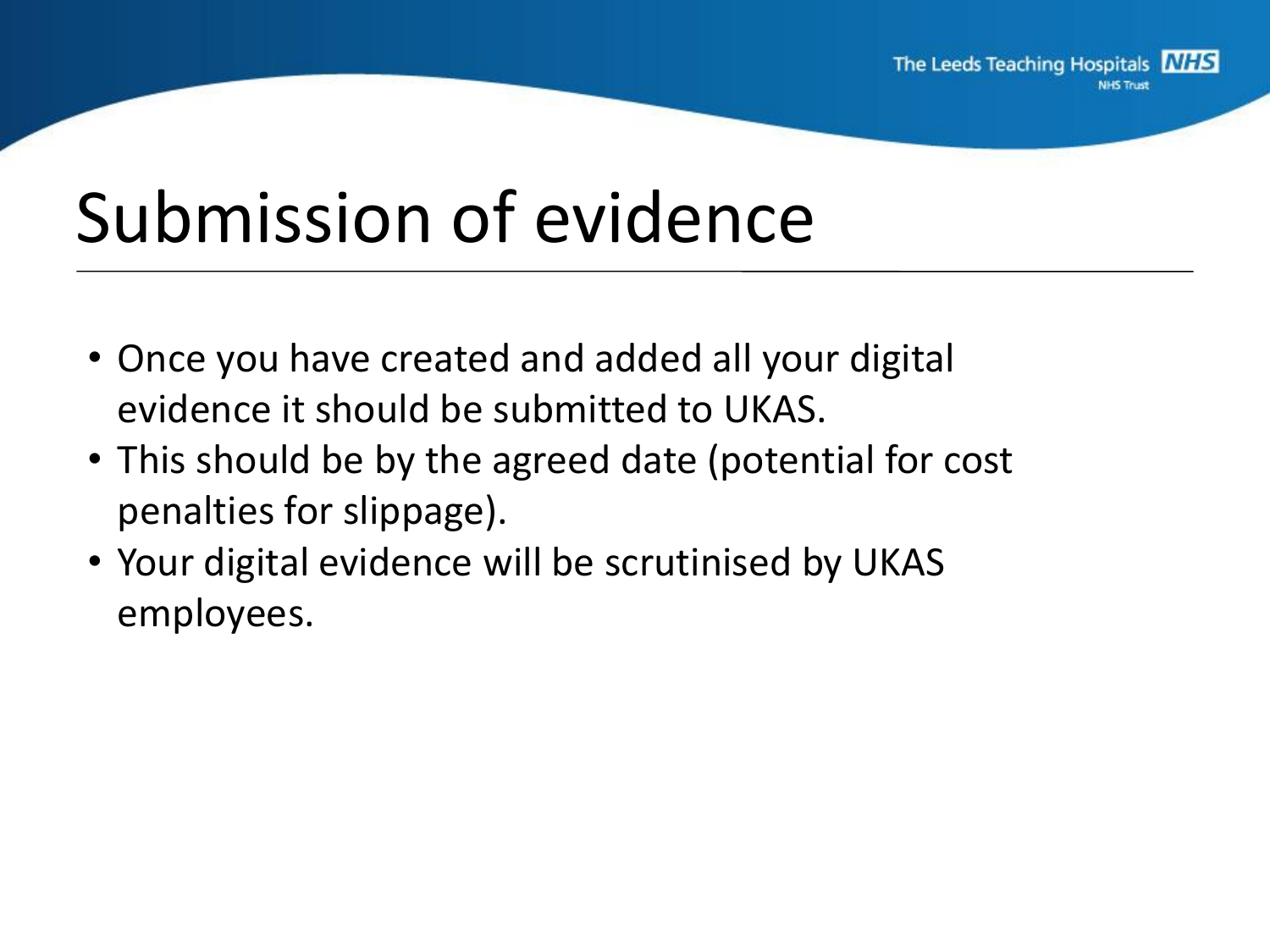# Reporting back

- Within a couple of weeks your Assessment Manager will contact you with any queries or missing evidence.
- You have one opportunity to add your additional evidence prior to the site visit.
- Once the scrutinising team are happy with the evidence they will arrange a site visit…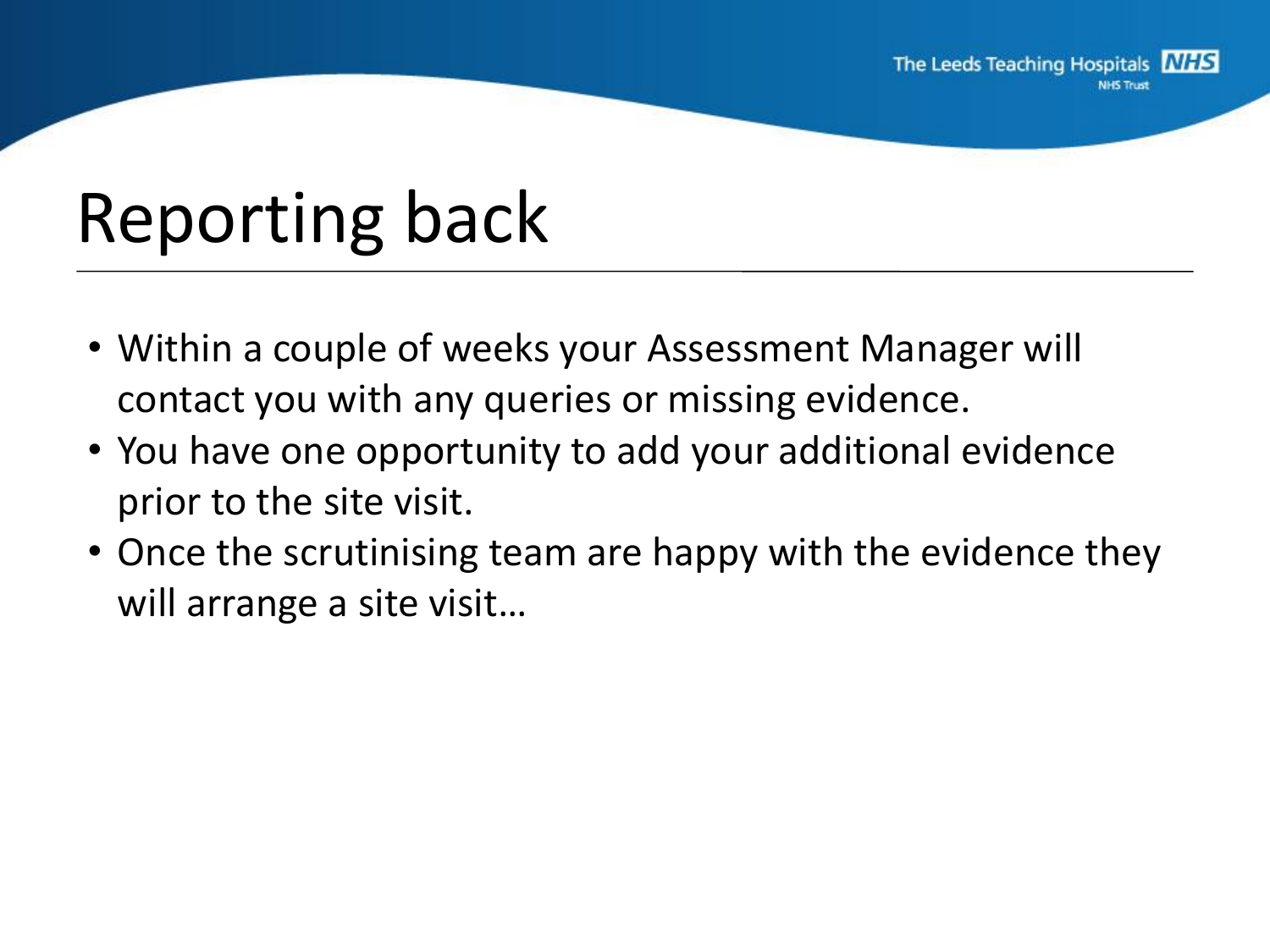# Site visit 1

- A team from UKAS will arrange a time to visit your department.
- Should be a standard working day for your team.
- They will need a private room to work and will observe investigations and interventions your team perform.
- 'Off site' visits are also required if you provide this service.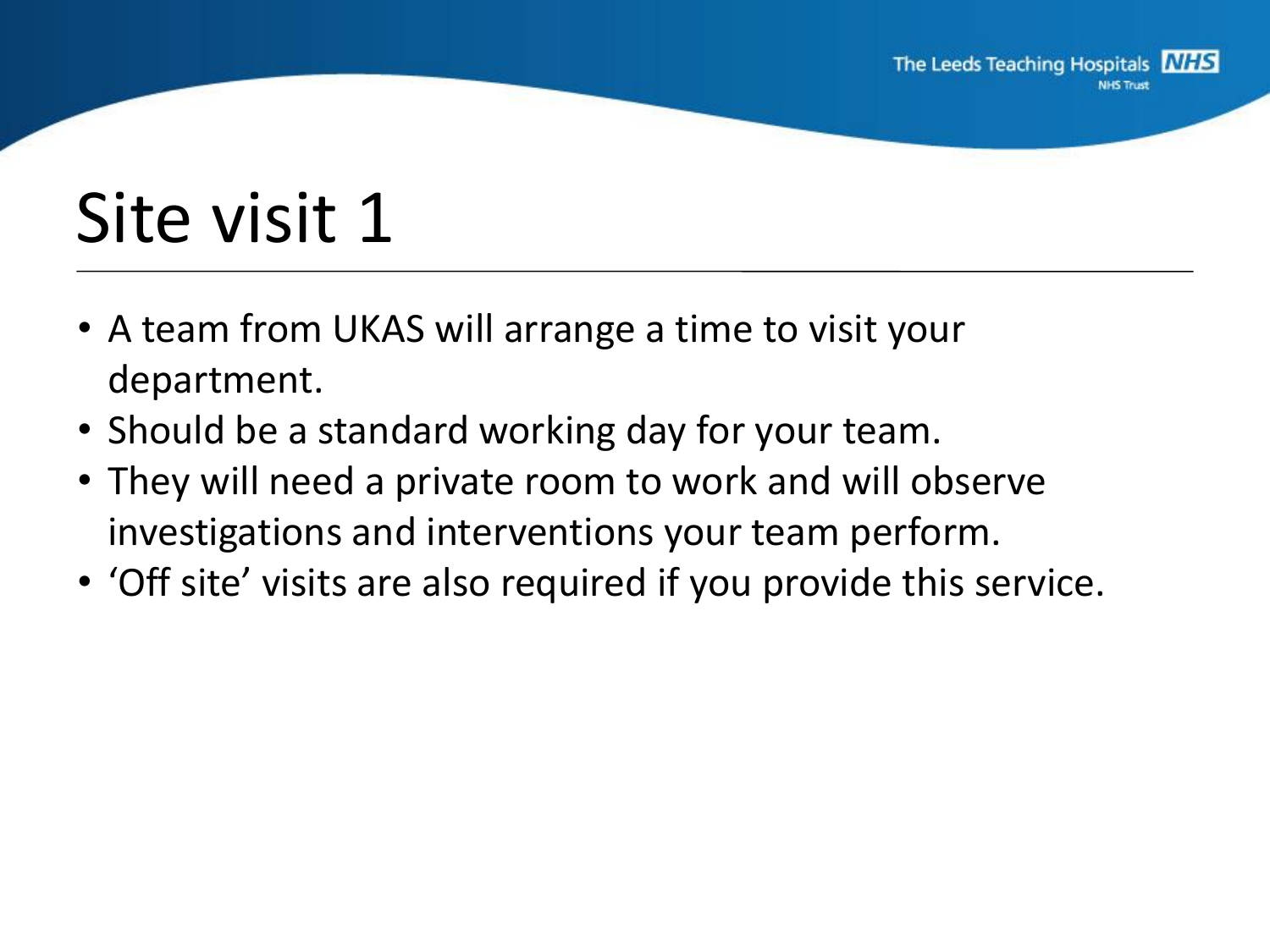# Site visit 2

- The team are there to observe and ask questions.
- They shouldn't interfere with the working of your department (in practice this might be variable).
- They will want to interview (chat) to members of your team from junior staff/apprentices, clerical team, healthcare workers, (volunteers), seniors and medics.
- They also speak to patients (with their permission).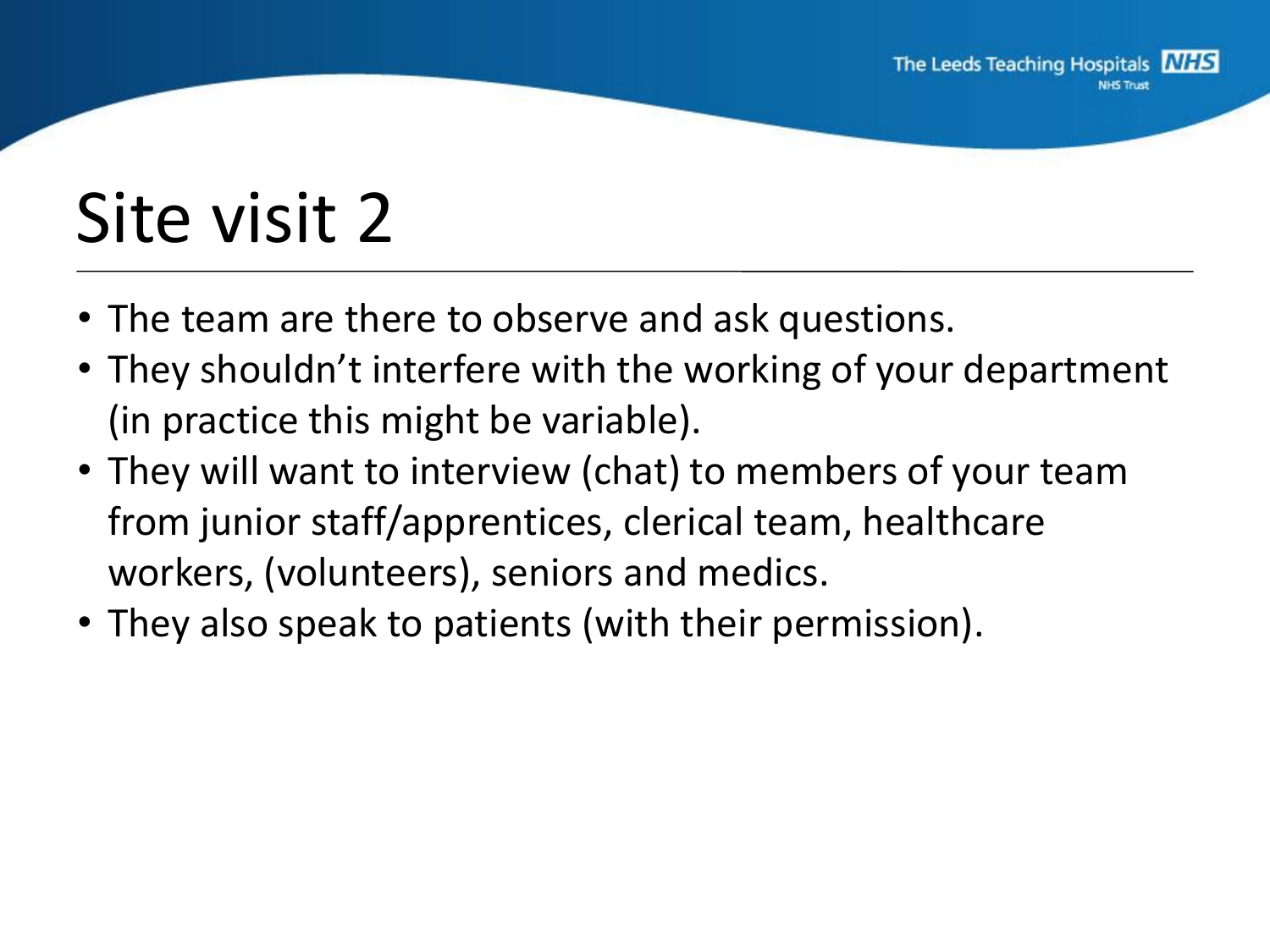

#### Site visit 3

• At the end of the final day they offer a provisional finding which is indicative but not binding…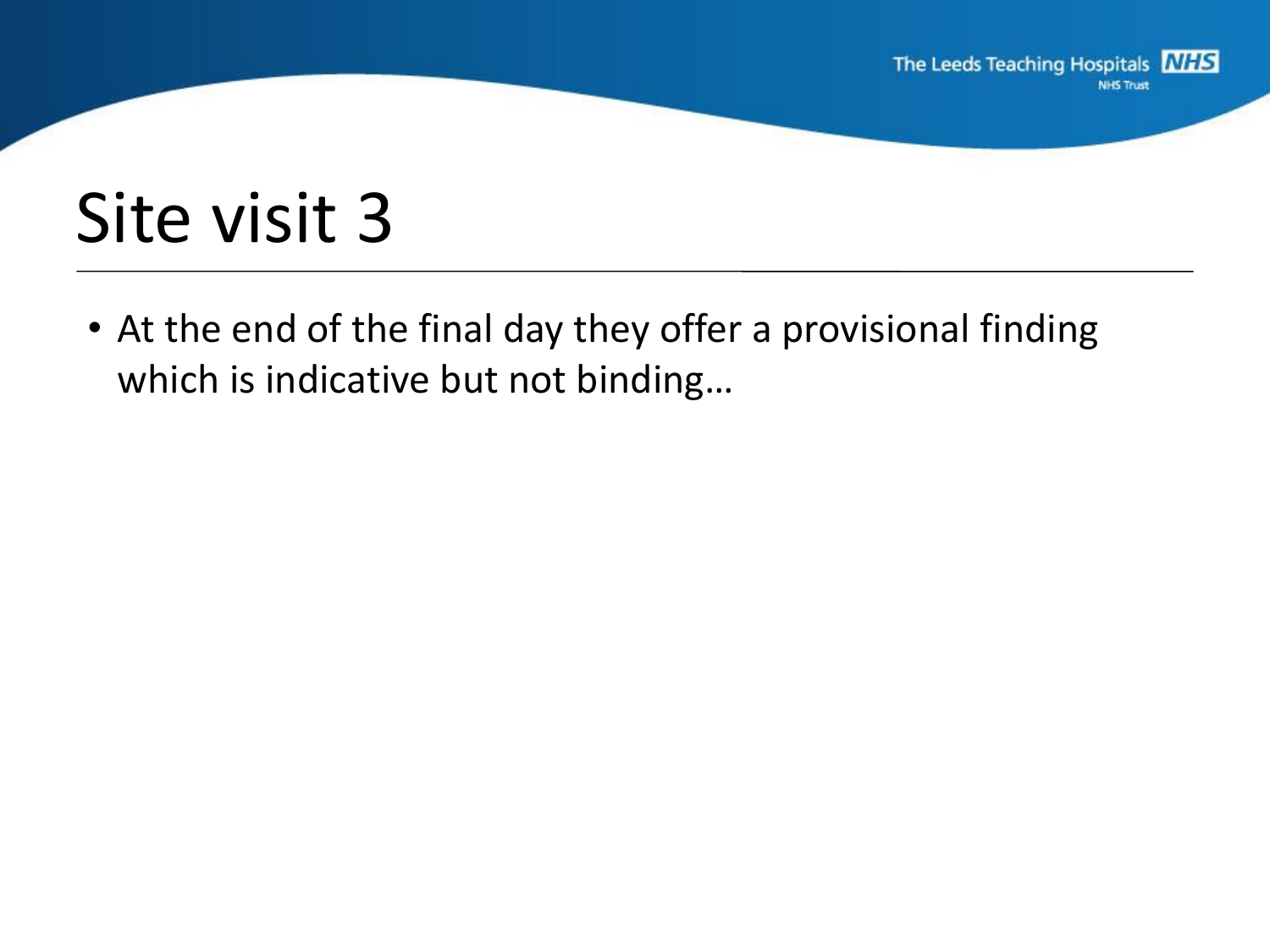# Anything missing?

- Following the visit they will have some recommendations and possibly mandatory reports.
- Agree a (realistic) deadline for submitting further info or other required recommendations.
- Submit new evidence when created.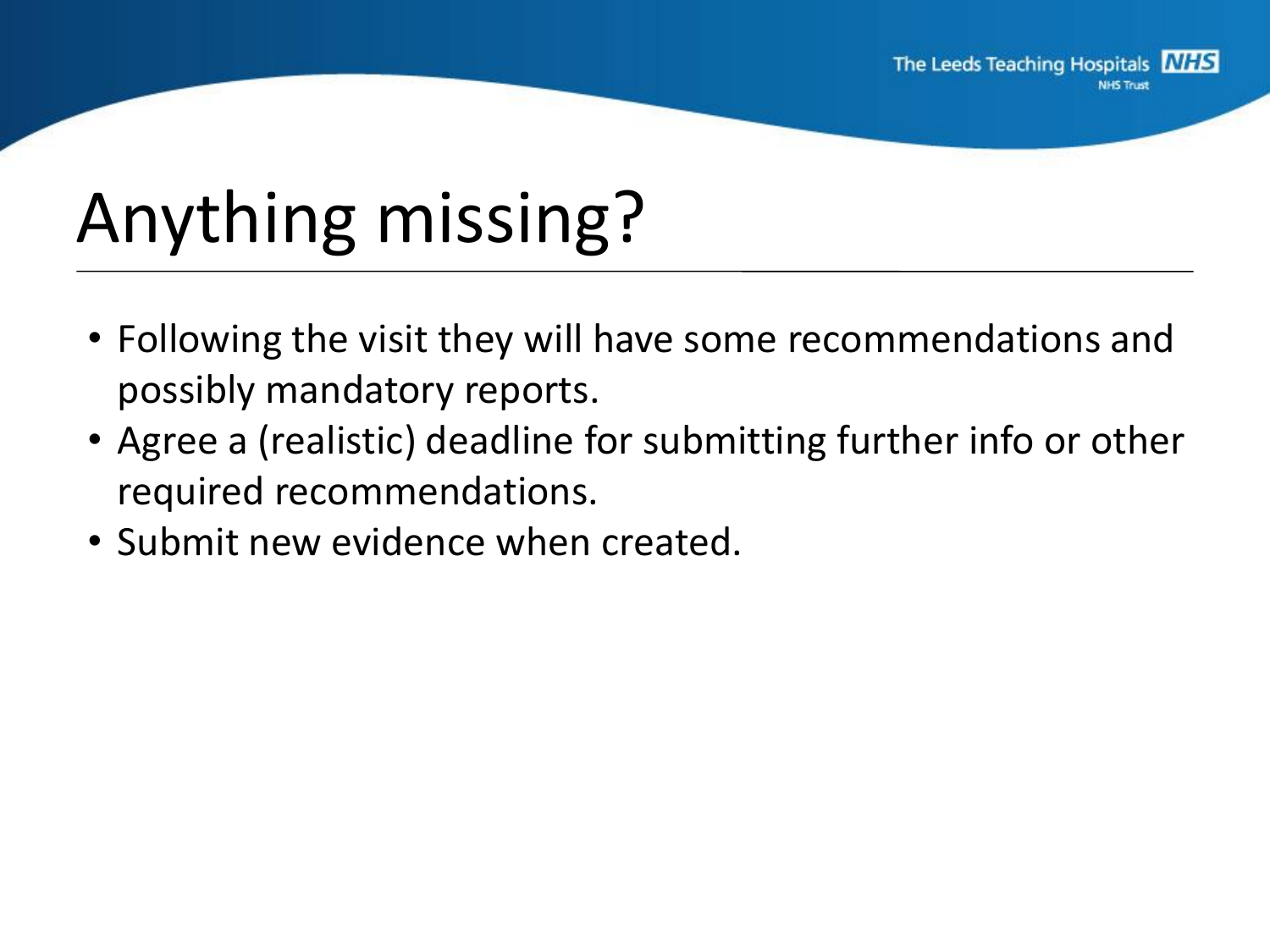# End of the beginning…

- Eventually you will meet the standard and receive a certificate confirming accreditation.
- CONGRATULATIONS!
- You need to continue to maintain the SAIT and submit your census every six months, while continuing to improve your service.
- Gaining accreditation is only the beginning.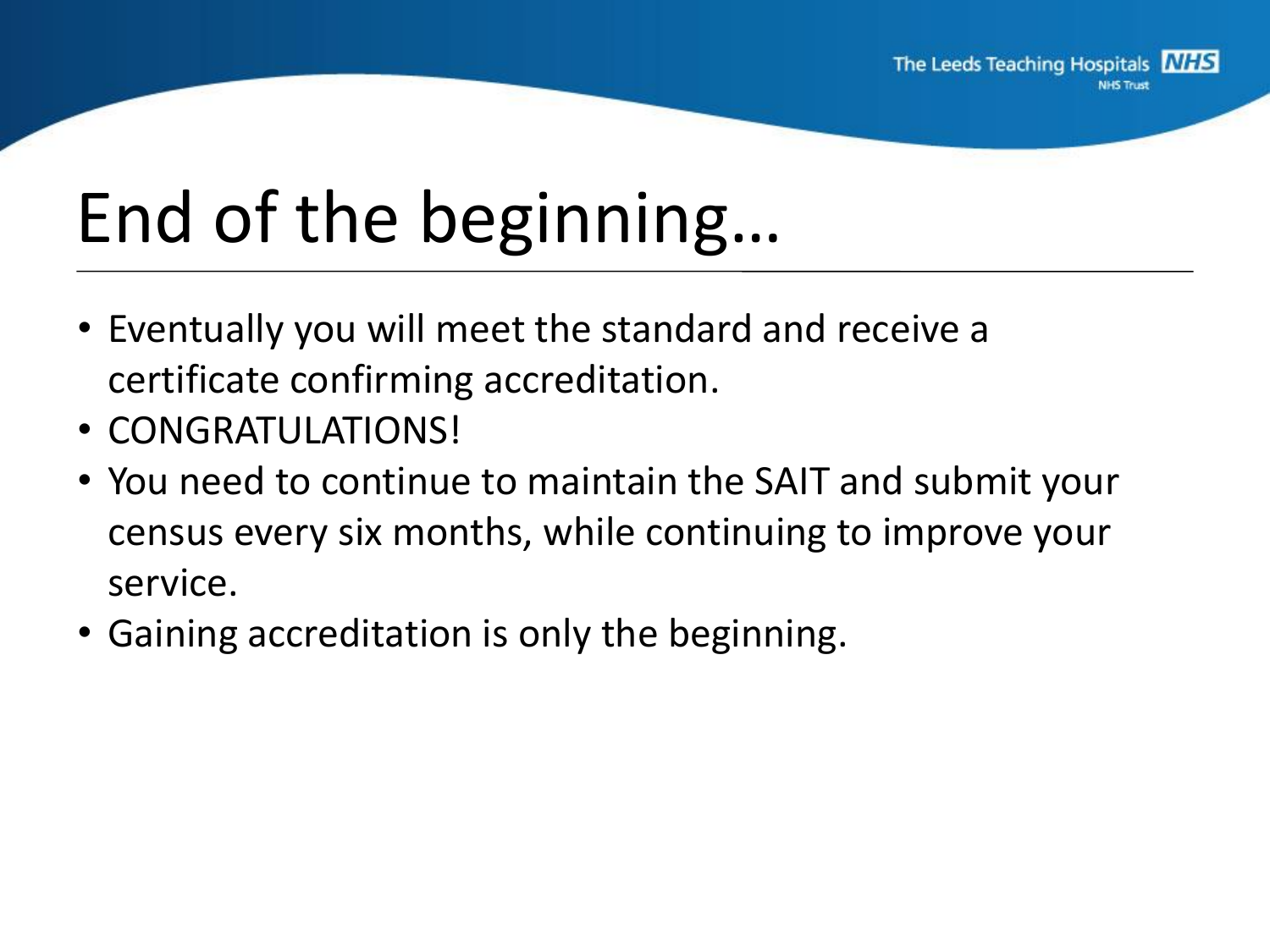# Calderdale Royal Hospital

- On 5 June 2015 Calderdale Royal Hospital became the first Neurophysiology department in the UK to become accredited under this system.
- Gained award/recognition at local level.
- It has sometimes been used to provide leverage to improve the service.
- Your whole service needs to be committed to the cause if you begin the process (from service manager to clerical team, domestics and wider field).
- New challenges are always around the corner.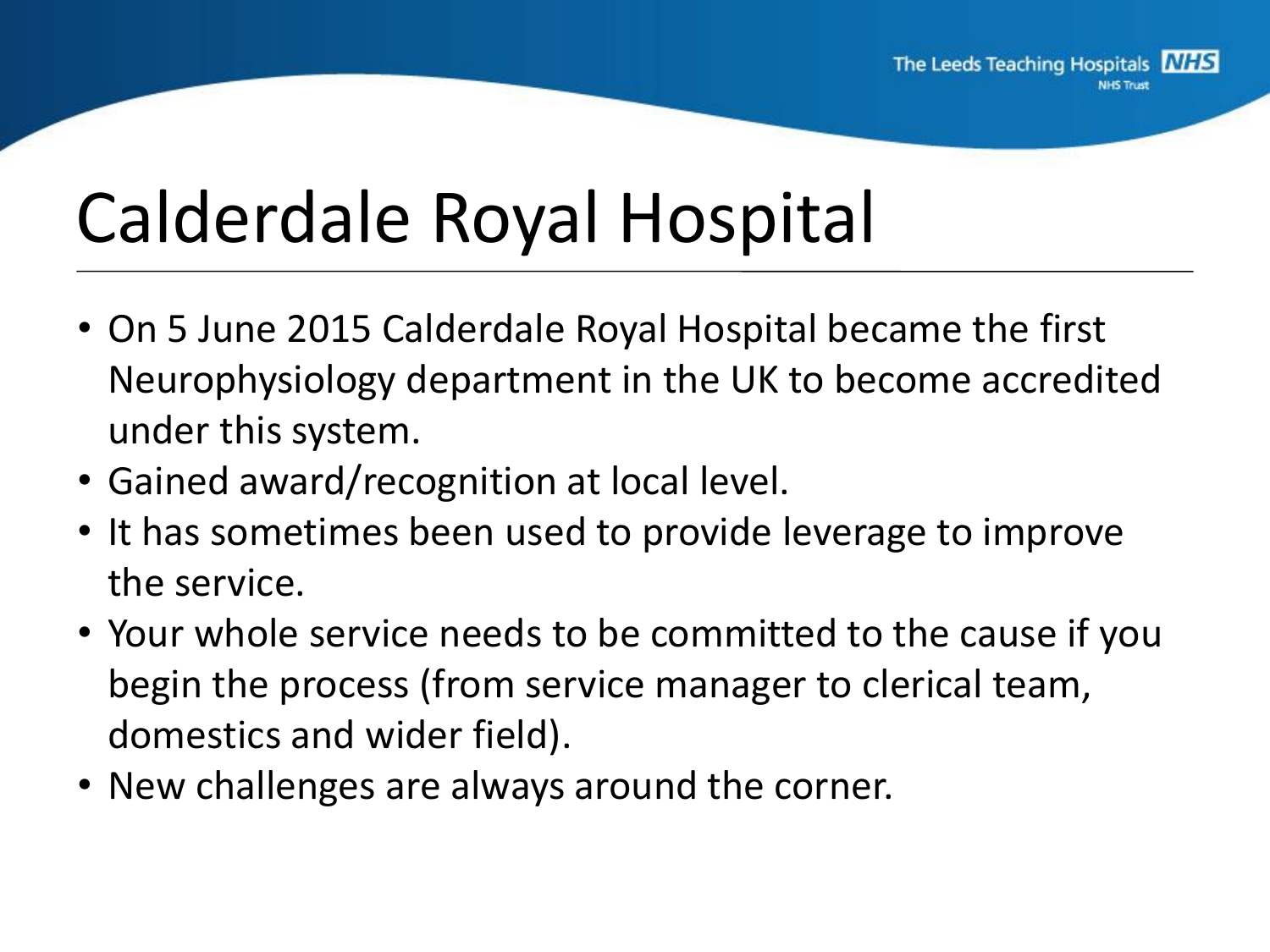## Calderdale Royal Hospital

Dr Shwe Tun, Dr Khine Lwin, Dr Myat Thura, Angela Emery, Caroline Mulligan, Sally Corbidge\*, Gill Mills, Louise Mullinger, Bev Gedlek, Jorge Costa, Steph Carroll, Pat Handley, Amanda Kaye\*, Janet Small, Sophie Penswick, Michelle Foster, Chris Monaco\*, Sue Pickup\*, James Batty\*, Savannah Thompson\*, Martyn Thompson\*.

\* Have since joined new teams elsewhere (or retired!).